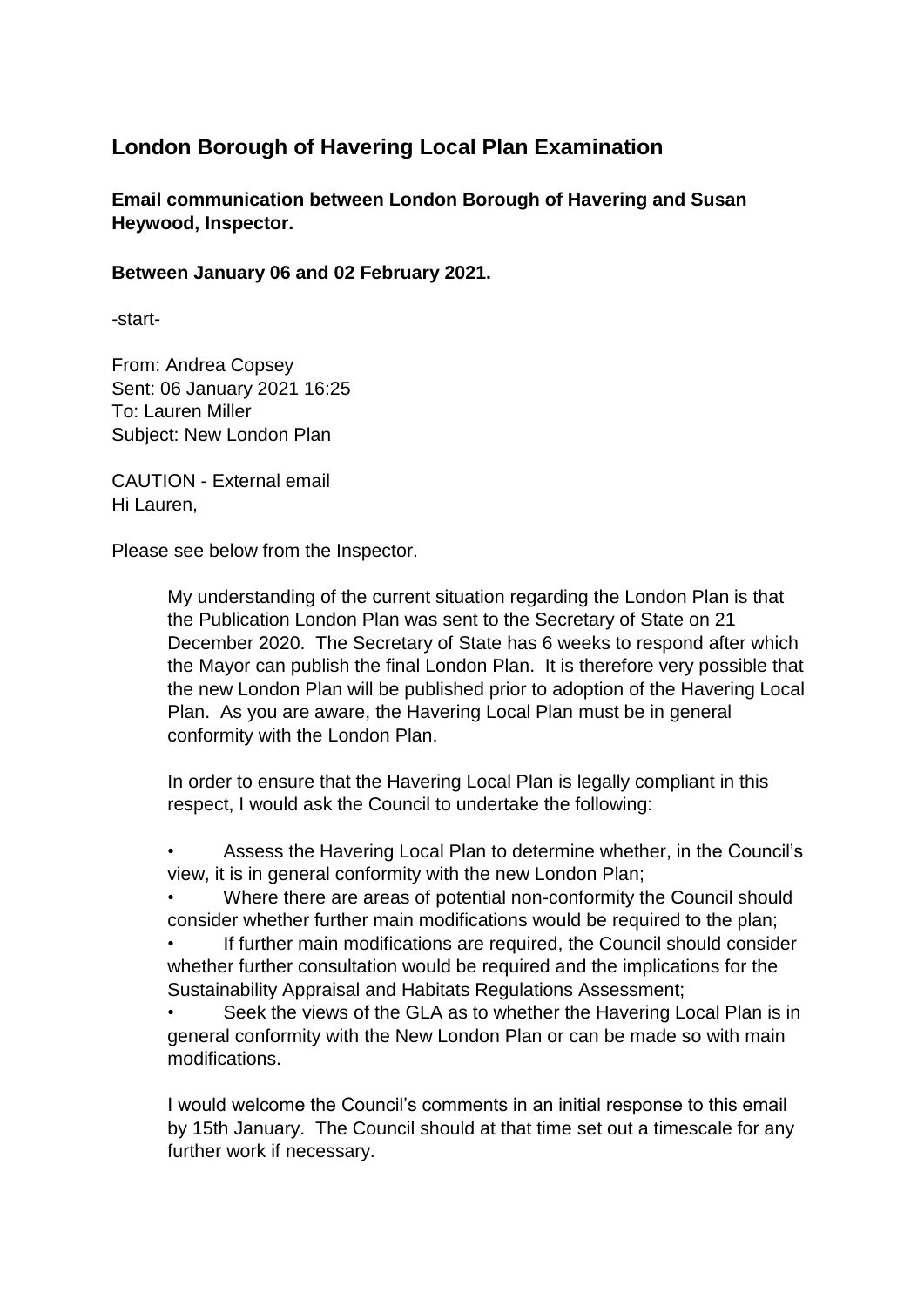A copy of this email should be placed on the Examination website as soon as possible.

Many thanks

S Heywood **INSPECTOR** 

Andrea Copsey Local Plans Programme Officer

-end-

……………………………………………………………………………………………….....

-start-

Sent: 18/01/2021 09:59 From: Andrea Copsey To: London Borough of Havering

Re: New London Plan

The Inspector thanks the Council for this response regarding the New London Plan and for the consultation responses received on Friday. Clearly, it will take her some time to work through these responses and to finalise the report and / or come back to the Council with any queries on these documents. The Inspector would also advise the Council that she is on leave next week.

In the meantime, the Inspector would be grateful if the Council could let her have a timescale within which she can expect a response from the GLA on the request for a view on general conformity with the New London Plan please.

Can the Council also ensure that the latest documents are placed on the Examination website as soon as possible.

Thanks,

Andrea

Andrea Copsey Local Plans Programme Officer

-end-

…………………………………………………………………………………………………..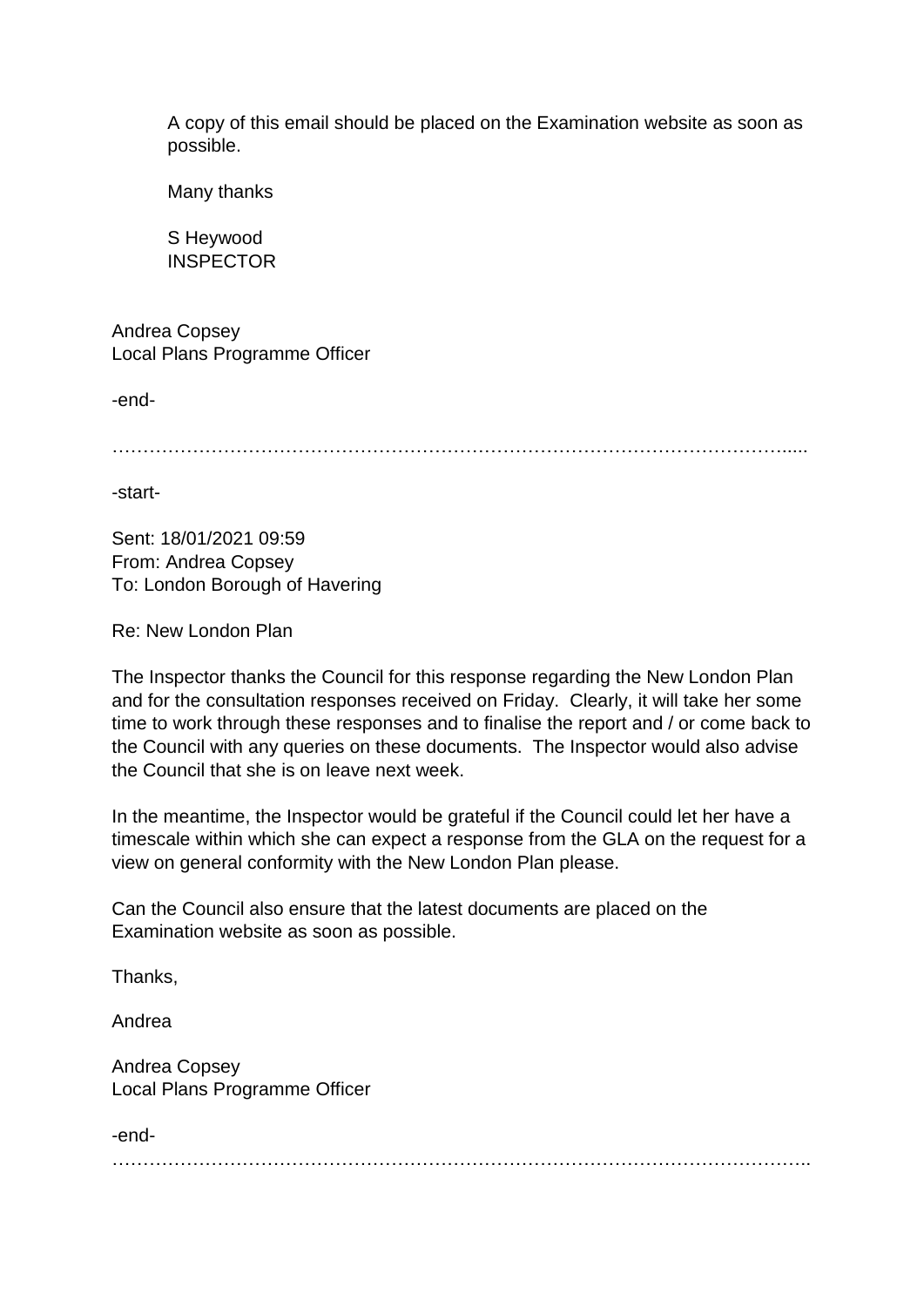-start-

On Tue, 2 Feb 2021 at 18:02, Lauren Miller wrote: Hi Andrea

I hope you are well?

We have now heard back from the GLA, see email below.

I would be grateful if you could send this on to the Inspector and ask her to confirm how she would like to proceed.

Many thanks

Lauren Development Planning, Team Leader.

**From:** Lucinda Turner **Sent:** 02 February 2021 17:24 **To:** Lauren Miller 02 February 2021 17:24

Dear Lauren

Thank you for sharing with the GLA the Inspector's request for a view about the Council's assessment of the conformity of Havering's local Plan with the Publication London Plan. This is in the context that all Development Plan Documents in London including Havering's Local Plan, must be in general conformity with the London Plan under section 24(1)(b) of the Planning and Compulsory Purchase Act 2004 and we welcome the Inspector seeking clarity on this.

The development of Havering's Local Plan and the new London Plan has been ongoing for the last four years. As part of the regulation 19 process the GLA assessed the general conformity of Havering's Local Plan with the London Plan in the autumn of 2017. This view was based on an assessment against the adopted statutory development plan at that time, the 2016 London Plan. There were no conformity issues with the Main Modifications except for Parking, and that is why Transport for London responded on this issue.

No assessment of whether Havering's Local Plan is in general conformity with the Publication London Plan has been undertaken by the GLA to date. While we note that an initial assessment of general conformity has been undertaken by the Council, the duty to assess conformity set out within section 24 of the Planning and Compulsory Purchase Act 2004 ("the PCPA") rests with the Mayor.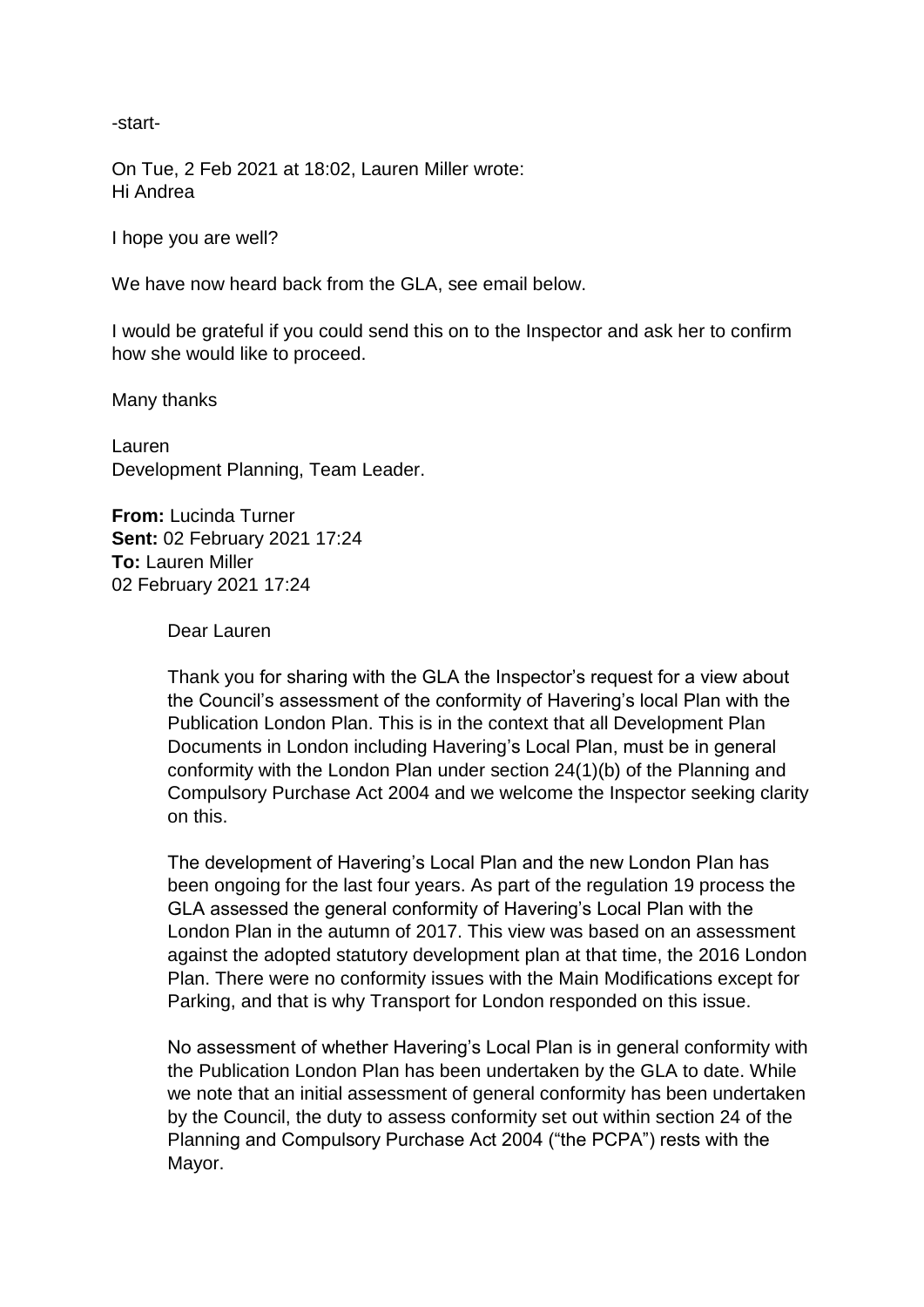Given the Inspector's request, we would suggest that the approach should be:

- GLA officers would be happy to undertake an initial assessment against the new London Plan of the latest version of Havering's draft Local Plan within six weeks, i.e. by 9 March 2021.
- It is impossible, at this stage, to anticipate if matters of non-conformity will arise - or how significant they may be - particularly given the differences between the two London Plans. Given this - if we do identify any nonconformity issues, we may then need some further time to consider these, especially if modifications are considered necessary to address those matters of non-conformity.
- Whilst the Mayor is mindful of the implications of any non-conformity issue raised as a result of section 24(7) of the PCPA, it may be that if fundamental matters of non-conformity are identified through this assessment, the Inspector may wish to consider addressing these by an immediate thorough review of the Local Plan, post adoption as an alternative to trying to make further modifications which may otherwise significantly delay the timescale.

Please let us know, if the Inspector would like us to progress as set out above.

Finally, and for the Inspector's information, the Mayor has now received confirmation from the Secretary of State that he can proceed to publish the version of his Publication London Plan as sent to the Secretary of State on 21st December. We will now proceed with the statutory steps necessary to effect publication.

Kind regards Lucinda

Lucinda Turner

Assistant Director of Planning GREATER LONDON AUTHORITY

-end-

……………………………………………………………………………………………….....

-start-

From: Jill Warren Sent: 03 February 2021 15:08